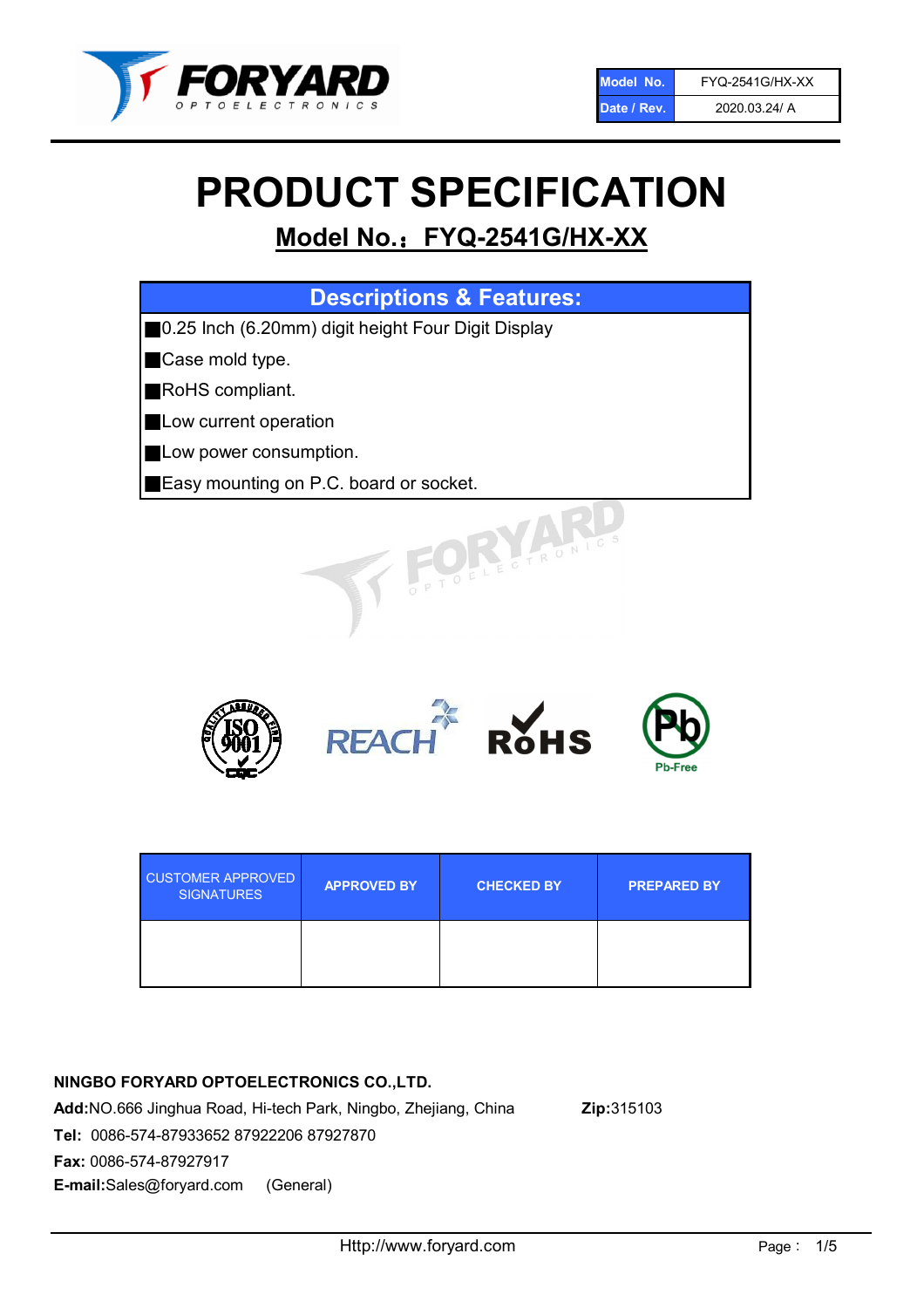

| Model No.   | <b>FYQ-2541G/HX-XX</b> |
|-------------|------------------------|
| Date / Rev. | 2020.03.24/ A          |

# ■ -XX: REF Surface / Epoxy color

| Color<br><b>Number</b>      |                        |                            |          |                |
|-----------------------------|------------------------|----------------------------|----------|----------------|
| REF Surface Color   O White |                        | $\circ$ Black $\circ$ Gray | I⊖ Red   | ∣O Green       |
| Epoxy Color                 | $\bigcirc$ Water Clear | $\circ$ White $\circ$ Red  | I⊖ Green | $\circ$ Yellow |

#### ■ Mechanical Dimensions





Notes:

- 1. All pins are Φ0.45[.019]mm
- 2. Dimension in millimeter [inch], tolerance is ±0.25 [.010] and angle is ±1° unless otherwise noted.
- 3. Bending≤Length\*1%.
- 4.The specifications,characteristics and technical data described in the datasheet are subject to change without prior notice.
- 5.The drawing is different from the actual one, please refer to the sample.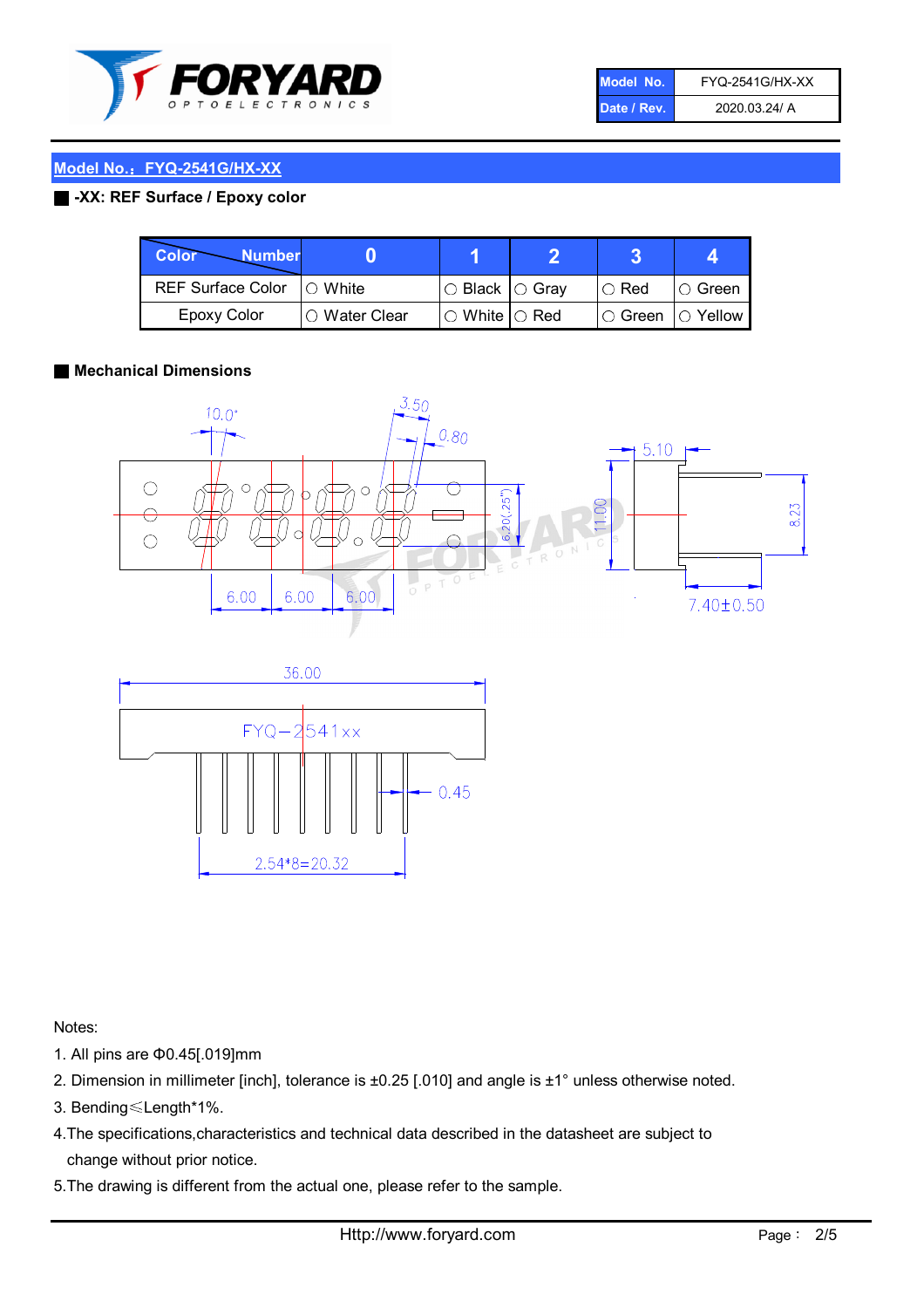

| Model No.   | <b>FYQ-2541G/HX-XX</b> |
|-------------|------------------------|
| Date / Rev. | 2020.03.24/ A          |

# ■ All Light On Segments Feature & Pin Position

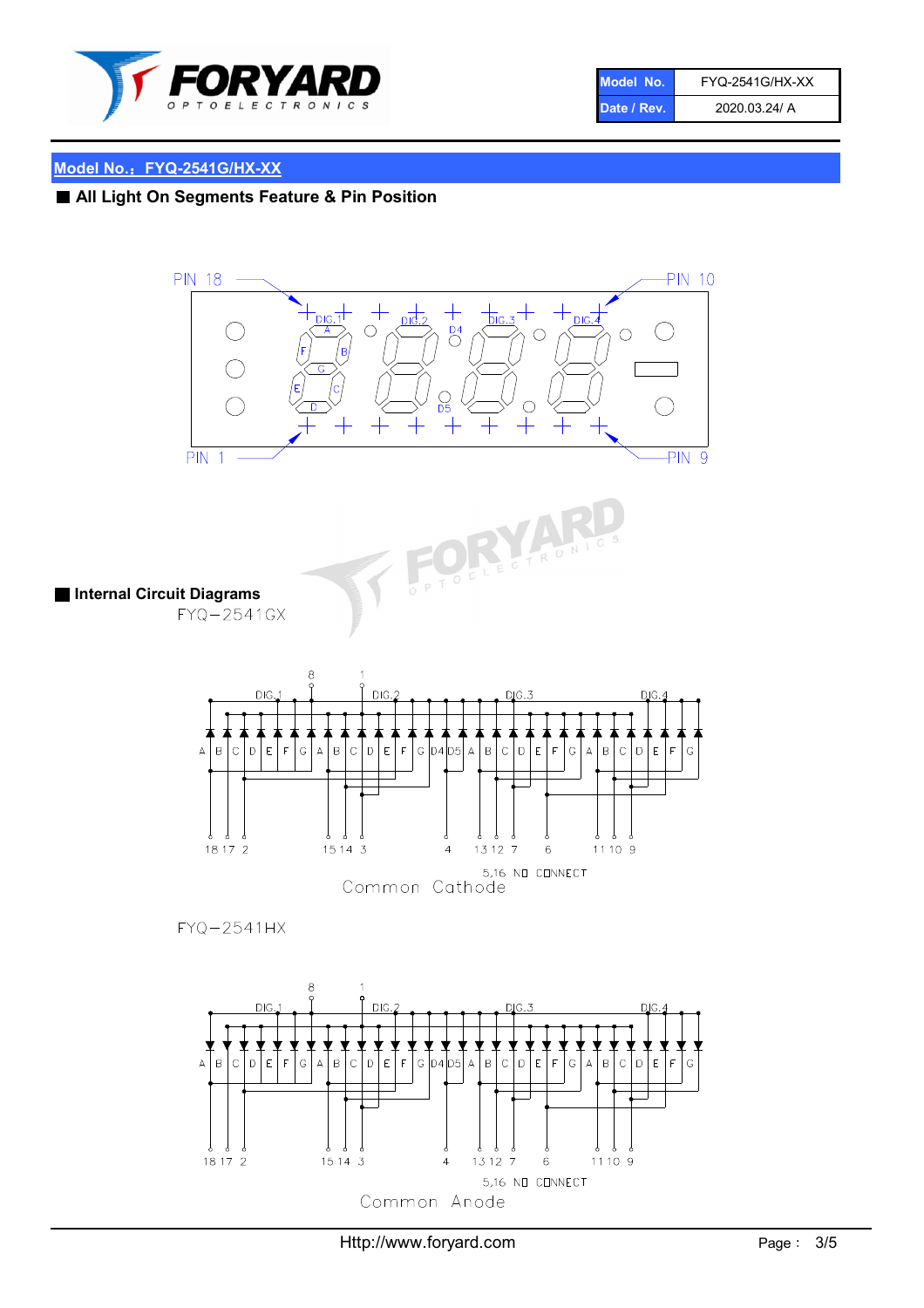

| Model No.   | <b>FYQ-2541G/HX-XX</b> |
|-------------|------------------------|
| Date / Rev. | 2020.03.24/ A          |

#### Absolute maximum ratings

| ISUIULU IIIAAIIIIUIIII TALIIIYS |               |                       |              | (⊺a−∠J ∪ <i>)</i> |              |
|---------------------------------|---------------|-----------------------|--------------|-------------------|--------------|
| <b>Parameter</b>                | <b>Symbol</b> | <b>Test Condition</b> | <b>Value</b> |                   | <b>Unit</b>  |
|                                 |               |                       | <b>Min</b>   | <b>Max</b>        |              |
| Reverse Voltage                 | VR            | $IR = 30$             | 5            |                   |              |
| <b>Forward Current</b>          | ΙF            |                       |              | 30                | mA           |
| Power Dissipation               | Pd            |                       |              | 100               | mW           |
| <b>Pulse Current</b>            | Ipeak         | Duty=0.1mS,1KHz       |              | 150               | mA           |
| <b>Operating Temperature</b>    | Topr          |                       | $-40$        | $+85$             | $^{\circ}$ C |
| Storage Temperature             | Tstr          |                       | $-40$        | $+85$             | °C           |

#### ■ Electrical-Optical Characteristics

#### ● Color Code & Chip Characteristics:(Test Condition:IF=10mA)

Typ Max S | Hi $\textsf{Red}$  | AlGaInP | 660nm LE 20nm | 2.00 | 2.50 D | Super Red | AIGaAs/DH | 650nm | 20nm | 2.00 | 2.50 E | Orange | GaAsP | 625nm | 35nm | 2.00 | 2.50 A | Amber | GaAsP | 610nm | 35nm | 2.00 | 2.50 Y | Yellow | GaAsP | 590nm | 35nm | 2.00 | 2.50 G Yellow Green AIGaInP | 570nm | 10nm | 2.00 | 2.50 3.00 3.80 3.00 3.80 W | White | InGaN/GaN | X=0.29,Y=0.30 |CCT:9500K| 3.00 | 3.80 UHR Ultra Hi Red  $\vert$  AIGaInP  $\vert$  640nm  $\vert$  20nm  $\vert$  2.00  $\vert$  2.50 UR | Ultra Red | AlGaInP | 635nm | 20nm | 2.00 | 2.50 UE Ultra Orange | AIGaInP | 625nm | 20nm | 2.00 | 2.50 UA Ultra Amber | AIGaInP | 610nm | 20nm | 2.00 | 2.50  $UV$  Ultra Yellow  $\vert$  AlGaInP  $\vert$  590nm  $\vert$  20nm  $\vert$  2.00  $\vert$  2.50  $\text{UG}$  Ultra Yellow Green | AIGaInP | 570nm | 30nm | 2.00 | 2.50 PG | Pure Green | InGaN | 520nm | 36nm | 3.00 | 3.80 30nm 3.00 3.80 30nm 3.00 3.80 40~85 60~120~180 40~70 Segment-to-Segment Luminous Intensity ratio(Iv-M) 1.5:1 610nm 9~20(mw) 350~450 470nm 120~180 120~180 Ultra Blue InGaN/GaN 9~20(mw) 20~50 570nm | 30nm | 2.00 | 2.50 | 20~60 470nm 590nm InGaN/GaN B Blue I InGaN 570nm | 10nm | 2.00 | 2.50 | 10~20 30~105 30~135 460nm 520nm Ultra brightness **AlGaInP** AlGaInP 60nm AlGaInP 640nm Peak Wave Length $(\lambda_{\rm P})$ UB 460nm 635nm AlGaInP AlGaInP AlGaInP InGaN/GaN AlGaInP 10~20 Luminous **Intensity** (Iv) Unit:mcd AlGainP 660nm GaAsP GaAsP AlGaAs/DH **Spectral** Line halfwidth (∆λ1/2) 10~20 Standard brightness Forward Voltage(VF) Unit:V 15~30 10~20 625nm GaAsP 590nm **Emitting Color Dice Material** 10~21 610nm

#### Note:

1.Luminous Intensity is based on the Foryard standards.

2.Pay attention about static for InGaN

(Ta=25℃)

(Ta=25℃)